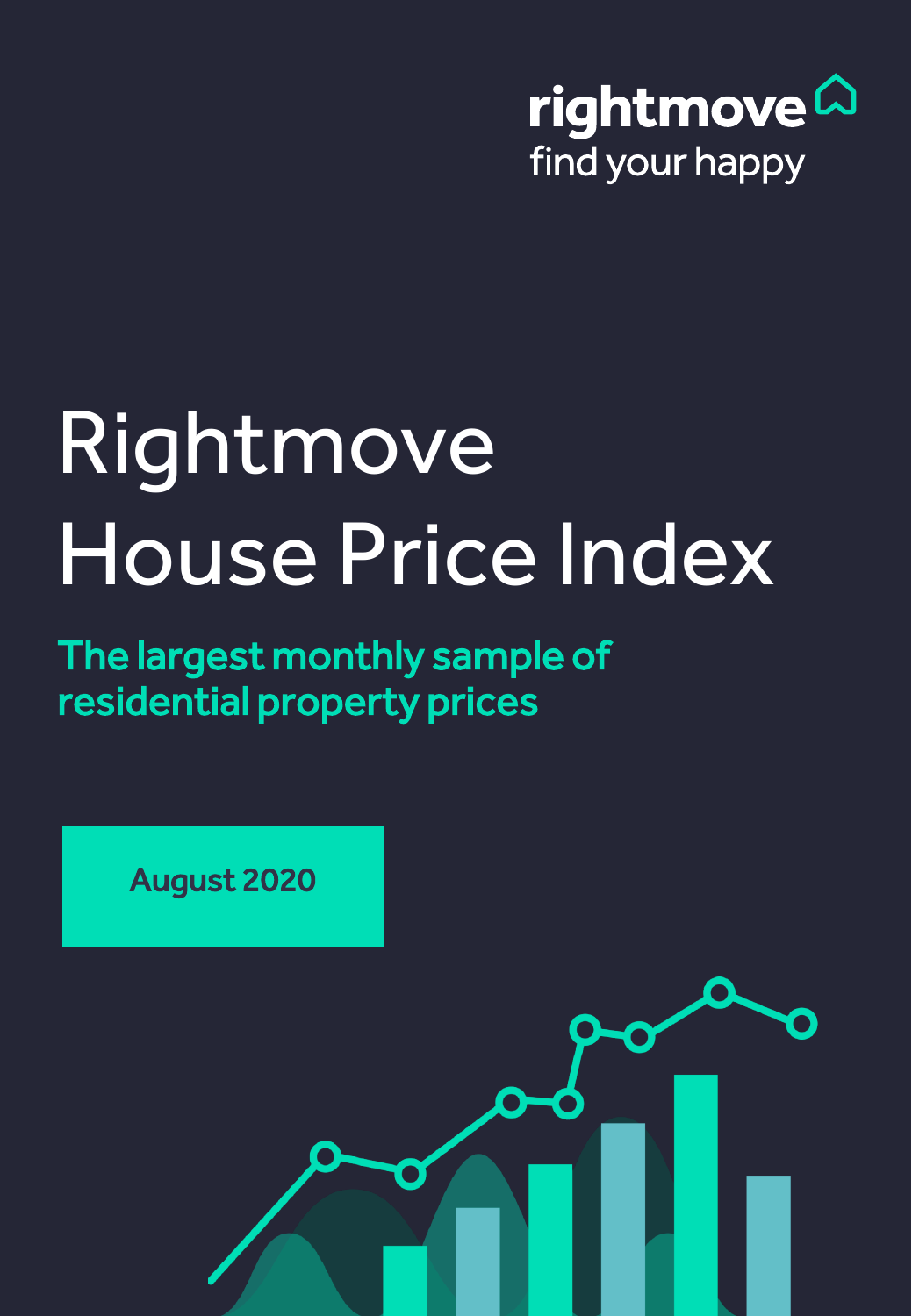### Under embargo for 00.01 hours, Monday 17<sup>th</sup> August 2020

#### Busiest month for ten years as home-buying supersedes summer holidays

- Rulebook rewritten as post-lockdown mini-boom accelerates and home-moving fills the holiday void
- Highest number of sales agreed in a month since we started tracking this data over ten years ago, up by 20% on the previous high, and with a record total value of over £37 billion
- Highest number of properties coming to market in a month since March 2008 as more movers join in
- Latest weekly sales agreed figure up by 60% compared to the same week in 2019 as buyers ignore the usual summer holiday slowdown
- Unseasonal record high for new seller asking prices in seven regions, but London drags down the national average to a 0.2% fall due to its own more typical 2.0% seasonal monthly drop. The out-of-city exodus drives prices in places like Devon and Cornwall to new records
- Record levels of buyer activity lead to processing delays and mean that patience is required to get sales agreed to completion

| National average asking prices                                           |                   |                  |                |               |
|--------------------------------------------------------------------------|-------------------|------------------|----------------|---------------|
| <b>Month</b>                                                             | Avg. asking price | Monthly change   | Annual change  | Index         |
| August 2020                                                              | £319,497          | $-0.2%$          | $+4.6%$        | 247.0         |
| <b>July 2020</b>                                                         | £320,265          | n/a              | $+3.7%$        | 247.6         |
| National average asking prices by market sector (excluding Inner London) |                   |                  |                |               |
| <b>Sector</b>                                                            | August 2020       | <b>July 2020</b> | Monthly change | Annual change |
| <b>First-time buyers</b>                                                 | £201.196          | £199.340         | 0.9%           | 5.3%          |
| Second-steppers                                                          | £290,520          | £288,526         | 0.7%           | 5.2%          |
| <b>Top of the ladder</b>                                                 | £563,593          | £571,005         | $-1.3%$        | 4.5%          |



rightmove $\vartriangle$ 

Copyright © 2020, Rightmove plc. Released 17<sup>th</sup> August, 2020. For media enquiries and interviews please<br>contact the Rightmove press office: T | 020 7087 0605 M | 07894 255295 or E | amy.murphy@rightmove.co.uk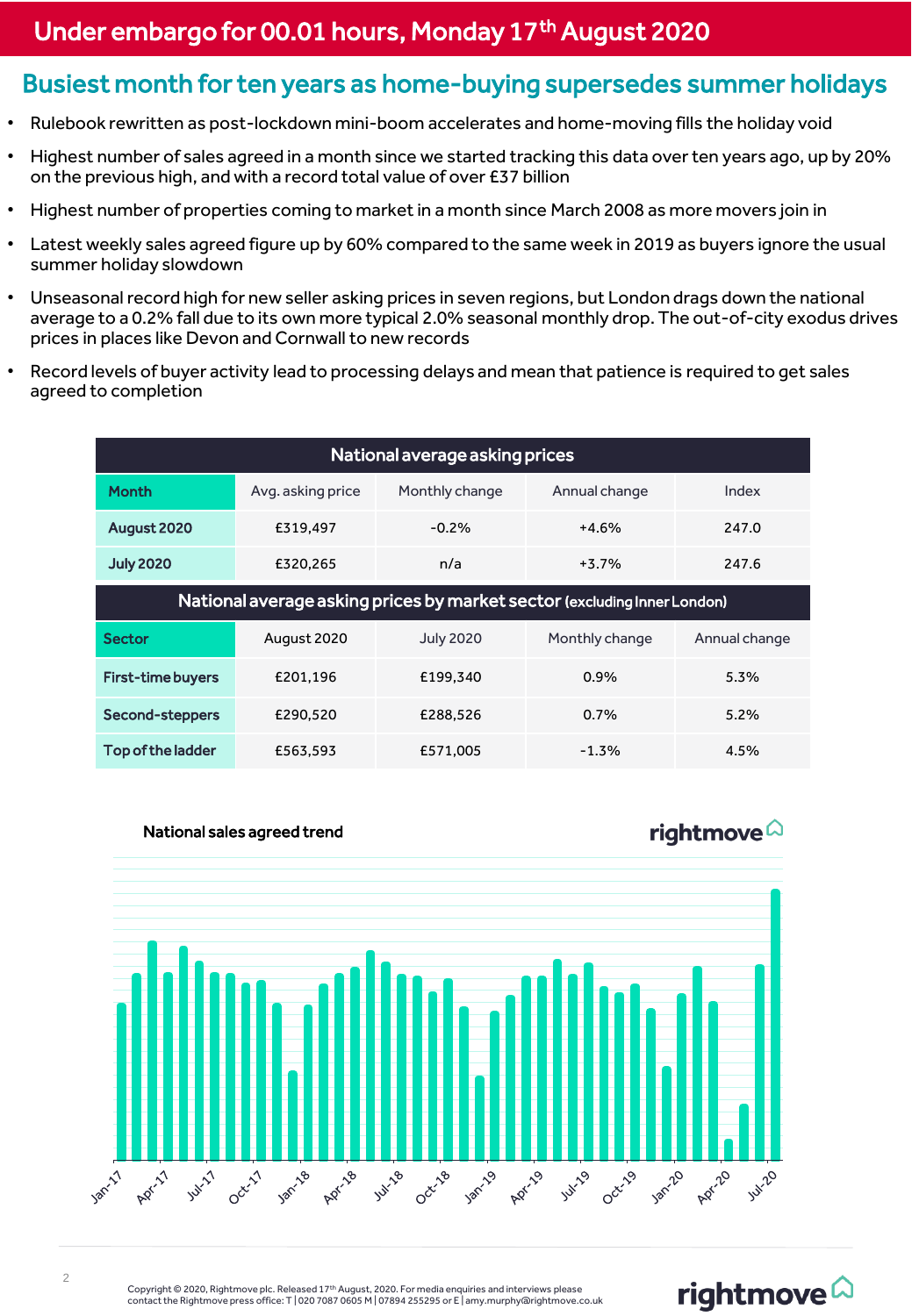# **Overview**

The rulebook has been rewritten as the post-lockdown mini-boom accelerates rather than slows down. There is normally a seasonal slowdown in housing market activity over the summer months, as both buyers and sellers turn their attention to summer holidays. But this year, home movers have put more property on the market and have agreed more sales than in any month for over ten years, worth a record total of over £37 billion. This is leading to monthly price increases in ten out of twelve regions, with a record high in new seller asking prices in seven of those regions. Prices usually fall at this time of year, as sellers try to tempt holiday distracted buyers, with the national average monthly fall for the last ten years being 1.2%. While there is a slight monthly fall of 0.2% (-£768), this is due to London's more normal seasonal fall of 2.0%, reversing what would otherwise have been an unseasonal national rise.

Miles Shipside, Rightmove director and housing market analyst comments: "There have been many changes as a result of the unprecedented pandemic, and these include a rewriting of the previously predictable seasonal rulebook for housing market activity and prices. Home movers are both marketing and buying more property than we have recorded in any previous month for over ten years, helping push prices to their highest ever level in seven regions. Rather than just a release of existing pent-up demand due to the suspension of the housing market during lockdown, there's an added layer of additional demand due to people's changed housing priorities after the experience of lockdown. This is also keeping up the momentum of the unexpected mini-boom, which is now going longer and faster. We associate this time of year with diving into the pool rather than the property market, and of sand and sun rather than bricks and mortar, but buyers have had a record £37 billion monthly spending spree."

The number of monthly sales agreed is the highest that we have ever measured since we started tracking this figure ten years ago, up by 38% on the prior year, and a massive 20% higher than the previous record set in March 2017. The increase in activity is not just a result of the stamp duty holiday, as sales agreed are up across all sectors of the market. They're up 29% in the first-time buyer sector, 38% in the second stepper sector and 59% for larger, top of the ladder homes. Momentum is still building, with the latest weekly figure for the number of sales agreed having shot up by 60% compared to the same week a year ago. As part of the virtuous home moving circle, home-owners are bringing more properties to market than in any month since 2008, giving more choice to buyers. There are 44% more properties coming to market compared to the same period a year ago, though there are considerable regional variations.

Shipside observes: "More property is coming to market than a year ago in all regions, and at a national level the new supply and heightened demand seem relatively balanced. However, those expressing most desire to move on are unsurprisingly in London and its commuter belt. London has 69% more properties coming to market, with the South East at 60% and the East at 56%. With work and transport patterns potentially changing most around the capital, commuter-belt properties need to have more appeal to prospective buyers than just proximity to a station. Many buyers do appear to be satisfying their new needs in these regions, as the number of sales agreed in each is also at a record level. The outof-city exodus has helped push prices to record levels in Devon and Cornwall, for example, where working from home means a different lifestyle much closer to your new doorstep."

Record levels of pent-up and new buyer demand mean that there is extra pressure on the lending and legal areas of the home moving process. The average time between agreeing a sale and moving in was already around three months before lockdown and now there is a ten-year high in the number of sales being agreed. Mortgage lenders and conveyancers may struggle to cope with the increased workload, not only now but as pressure rises further in the run up to the 31<sup>st</sup> March stamp duty holiday deadline.

Shipside notes: "Not only are we seeing an unusually busy summer period, but also parts of the lending and legal sectors are having to cope with capacity constraints, as some staff will still be on furlough while many will still be working from home. Patience will be required, especially with some lenders limiting their product ranges due to capacity constraints in their ability to process mortgages.

rightmove<sup>2</sup>

Copyright © 2020, Rightmove plc. Released 17<sup>th</sup> August, 2020. For media enquiries and interviews please<br>contact the Rightmove press office: T | 020 7087 0605 M | 07894 255295 or E | amy.murphy@rightmove.co.uk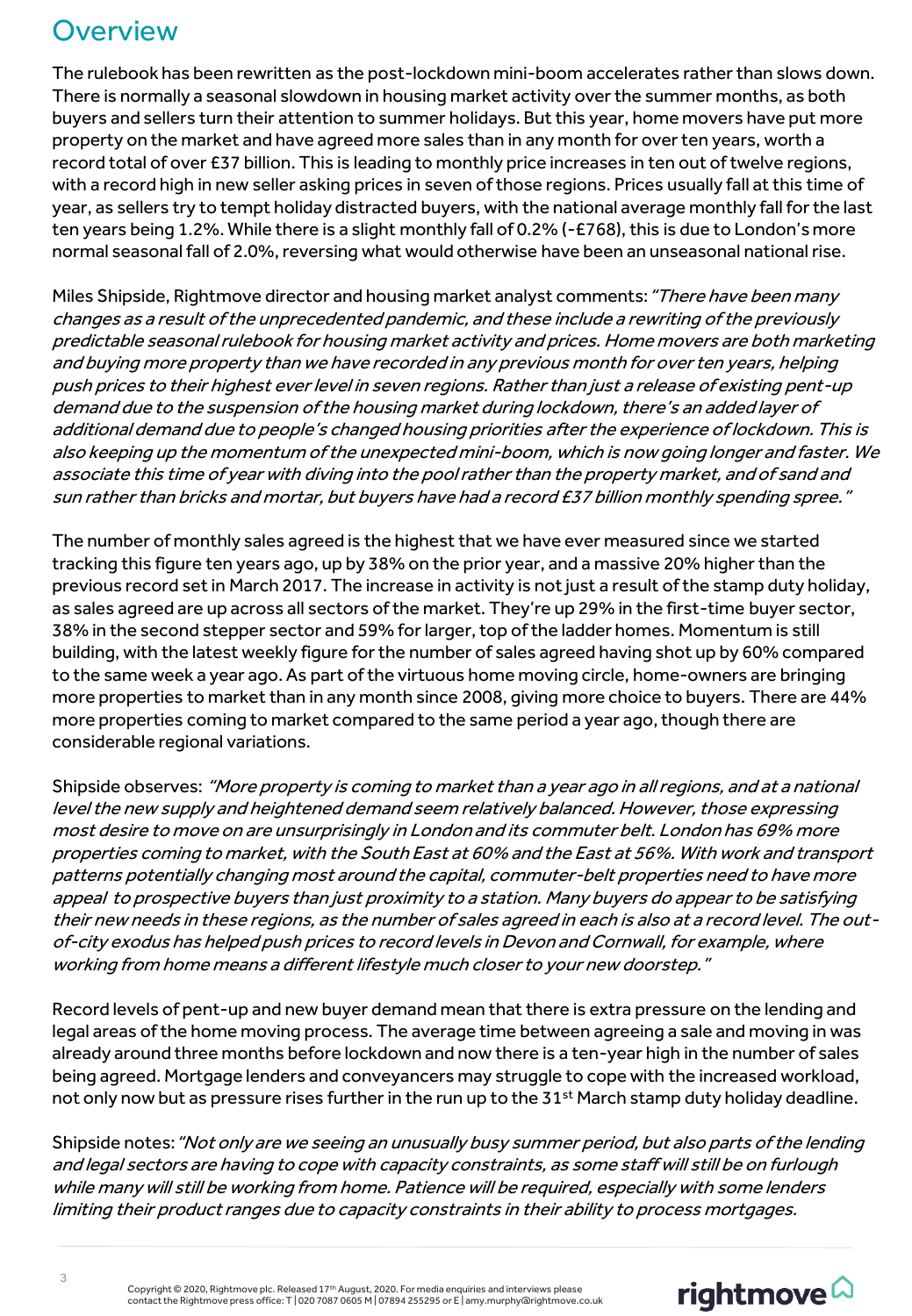To minimise the risk of missing the 31st March stamp duty deadline it's best to plan well ahead. This busy pace of the market looks set to continue in the short term, and although the market has proven resilient since reopening we still need to be mindful of the wider economic concerns as the year progresses."

# Agents' views

Kevin Shaw, Managing Director of Residential Sales at Leaders Romans Group (LRG), said: "This is positive news for both the property sector, and the wider economy. The market performed well in Q1 this year, and has picked up since lockdown restrictions were lifted. Pent-up buying demand is a key factor for this post-lockdown emergence, as is the increased demand for living space and gardens. As many of us continue to work from home, people have realised business can function well while doing so, and so no longer want to commute into big cities five days a week, or live in urban environments closer to offices.

"There is real demand to live in rural locations providing green space. The recently announced stamp duty holiday is another market accelerator too, with many investors and buyers exploiting the savings that are to be made. We've also seen stock levels increase - growing supply gives buyers more choice. These figures are extremely positive, but unlikely to lead to a sustained boom in prices. "

Dominic Murphy, Managing Director of DM & Co. Estate Agents in Solihull, added: "The market is showing incredible signs of resilience post-lockdown. The chancellor's announcement has certainly contributed to this bounce back and the market is more active now than it has been in the last ten years. July 2020 was the best month in DM & Co.'s history .

"We're seeing increased activity across all price brackets and expect this to continue well into Q4 as buyers will be doing all that is in their power to push sales through before the end of the stamp duty holiday. I suspect that the market will remain buoyant until job losses filter through and really start to hit the market in full force and mortgage-ability starts to be questioned. If you can be in a chain-free position, you are most likely to be taking advantage of the momentum that the market is seeing and not be open to chains breaking further down the line."

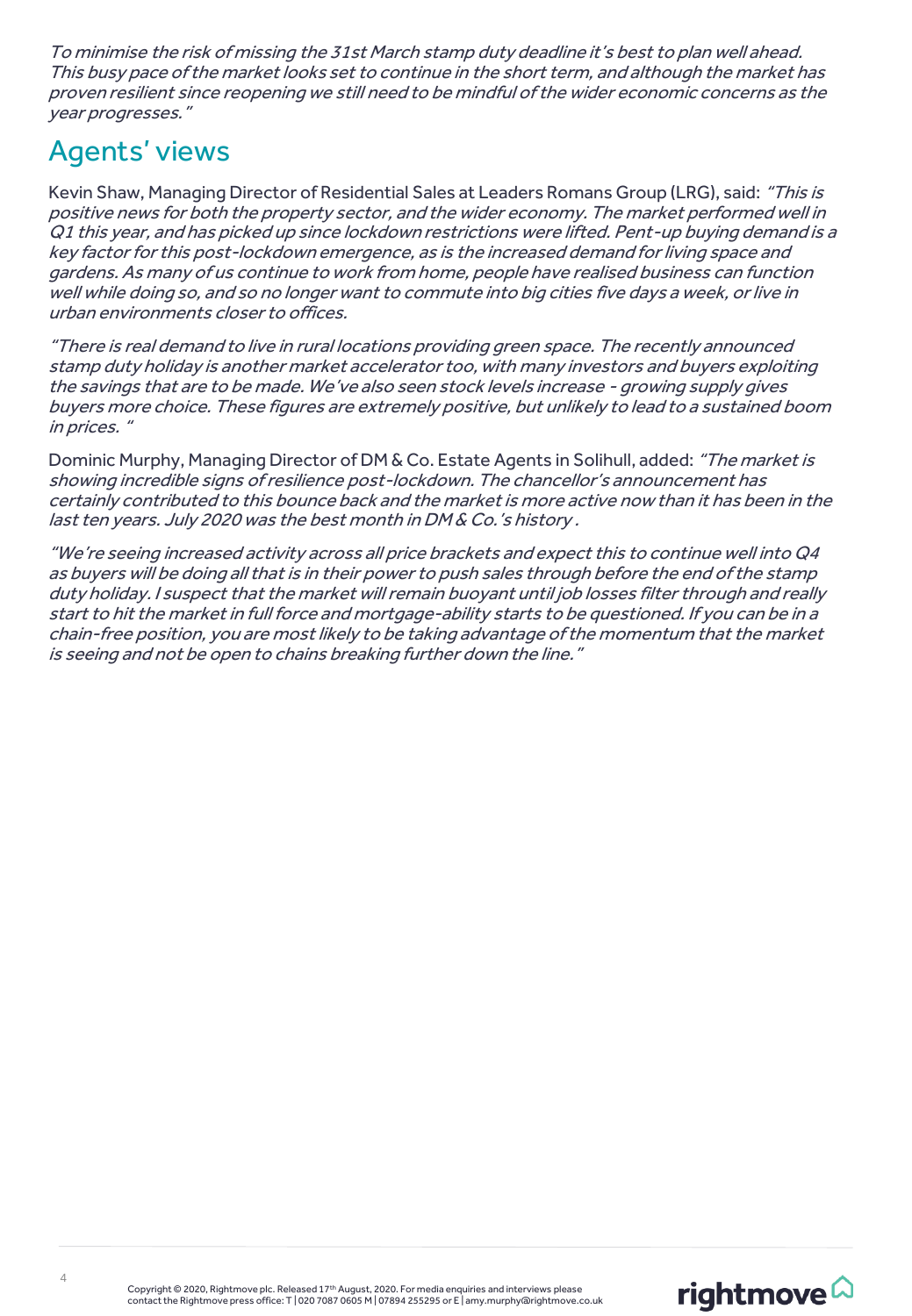# Regional trends



rightmove<sup>2</sup>